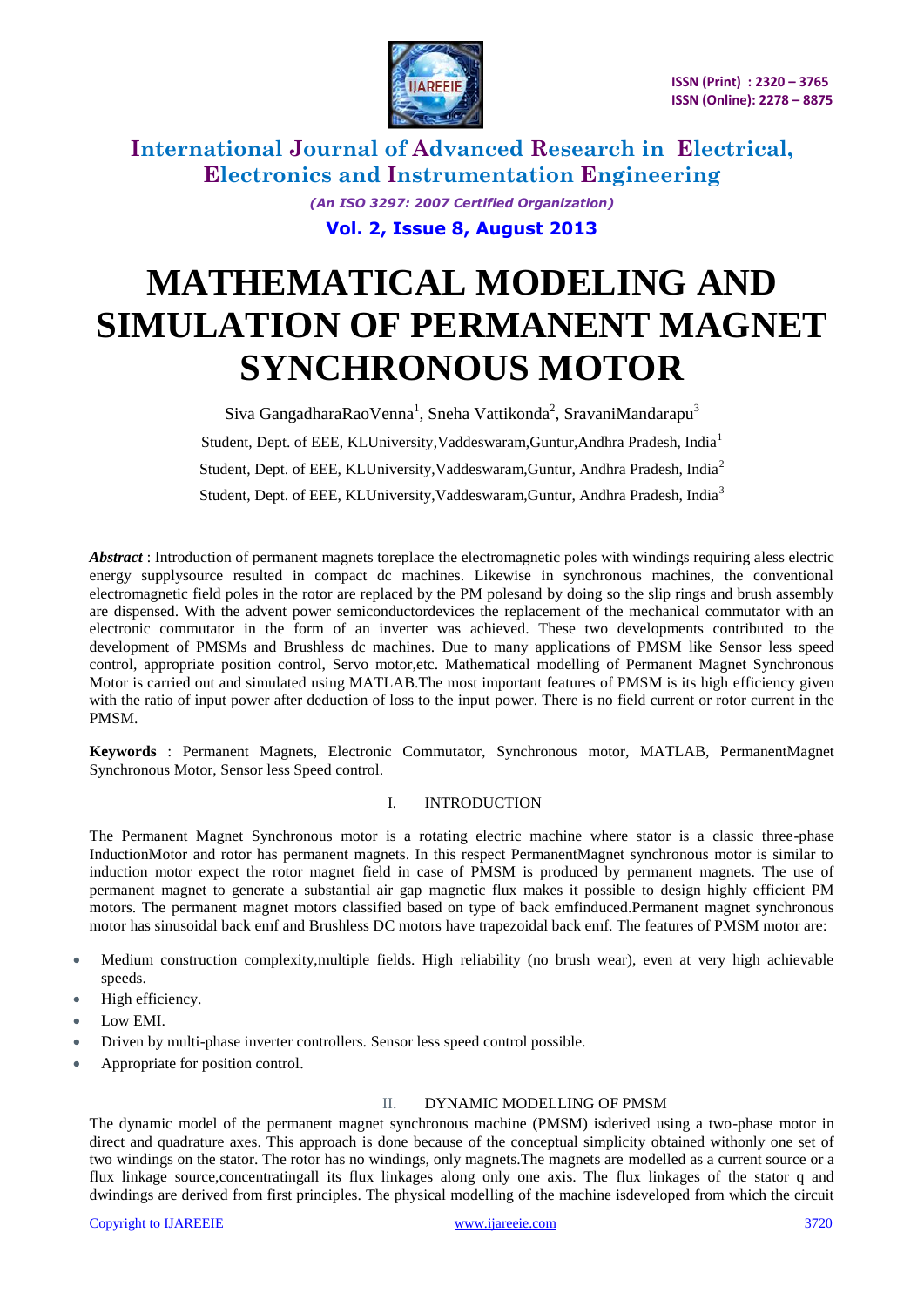

*(An ISO 3297: 2007 Certified Organization)* **Vol. 2, Issue 8, August 2013**

model is derived.Constant inductance for windings is obtained bya transformation to the rotor by replacing the stator windings with a fictitious set ofd-q windings rotating at the electrical speed of the rotor. The equivalence betweenthe three-phase machine and its model using a set of two-phase windings is derivedand this approach is suitable forextending it to model an *n* phase machine where *n* is greater than 2, with a two-phasemachine. The transformation from the two-phase to the three-phase variables of voltages, currents, orflux linkages is derived in a generalized way. Derivations for electromagnetic torqueinvolving the currents and flux linkages are obtained. The differential equations describingthe PMSM are nonlinear.

The following assumptions are made to derive the dynamic model:

- 1. The stator windings are balanced with sinusoidally distributed magnetomotiveforce (mmf).
- 2. Theinductance versus rotor position is sinusoidal.
- 3. The saturation and parameter changes are neglected.





The windings are displaced in space by 90 electrical degrees and the rotor windingis at an angle θr from the stator daxis winding. It is assumed that the q-axis leadsthe d-axis to a counter clockwise direction of rotation of the rotor. A pair of poles isassumed for this figure, but it is applicable with slight modification for any number

of pairs of poles. Note that θr is the electrical rotor position at any instant obtained bymultiplying the mechanical rotor position by pairs of electrical poles.The d- and q-axes stator voltages are derived as the sum of the resistive voltagedrops and the derivative of the flux linkages in the respective windings as

$$
V_{qs} = R_q i_{qs} + p \lambda_{qs}
$$
  
\n
$$
V_{ds} = R_d i_{ds} + p \lambda_{ds}
$$
 (1)

where - *p* is the differential operator, d/d*t*

 $v_{\text{qs}}$  and  $v_{\text{ds}}$  are the voltages in the q- and d-axes windings

 $i_{\text{qs}}$  and  $i_{\text{ds}}$  are the q- and d-axes stator currents

 $R_{q}$  and  $R_{d}$  are the stator q- and d-axes resistances

 $Y_{qs}$  and  $Y_{ds}$  are the stator q- and d-axes stator flux linkages

The stator winding flux linkages can be written as the sum of the flux linkagesdue to their own excitation and mutual flux linkages resulting from other winding current and magnet sources. The q and d stator flux linkages are written as

$$
Y_{qs} = L_{qq}i_{qs} + L_{qd}i_{ds} + \lambda_{af}sin\theta_r
$$
 (3)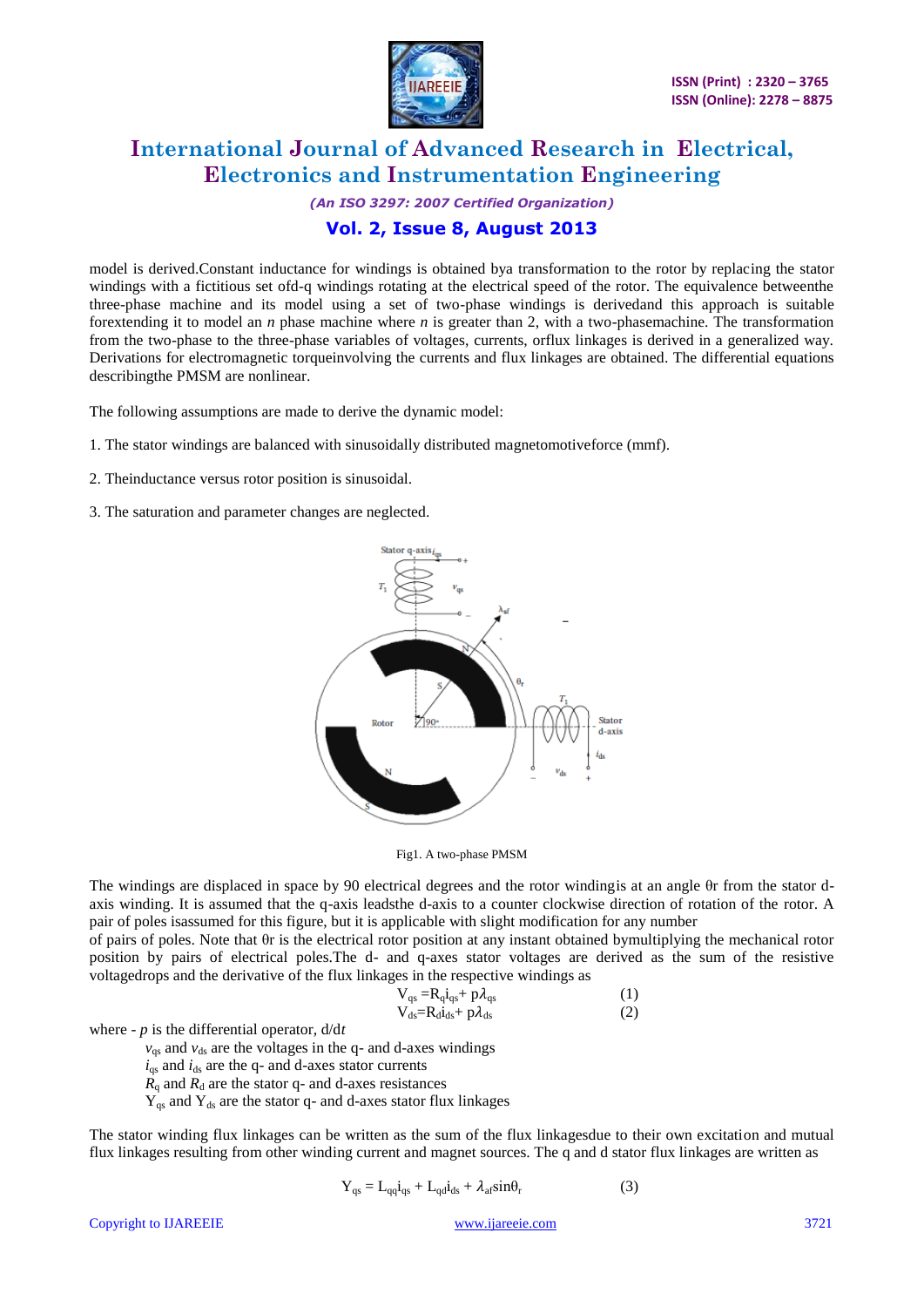

*(An ISO 3297: 2007 Certified Organization)*

#### **Vol. 2, Issue 8, August 2013**

 $Y_{ds} = L_{dq}i_{qs} + L_{qd}i_{ds} + \lambda_{af}cos\theta_r$  (4)

Where $\theta_r$  is the instantaneous rotor position. The windings are balanced and therefore their resistances are equal and denoted as  $R_s = R_q = R_d$ . The d and q stator voltages can then be written in terms of the flux linkages and resistive voltage drops as

$$
V_{qs} = R_s i_{qs} + i_{qs} p L_{qq} + L_{qq} p i_{qs} + L_{qd} p i_{ds} + i_{ds} p L_{qd} + \lambda_{af} p \sin \theta_r
$$
 (5)  

$$
V_{ds} = R_s i_{ds} + i_{qs} p L_{qd} + L_q d p i_{qs} + L_{dd} p i_{ds} + i_{ds} p L_{dd} + \lambda_{af} p \cos \theta_r
$$
 (6)

 $L_{qq}$  and  $L_{dd}$  are the self-inductances of the q- and d-axes windings, respectively. The mutual inductances between any two windings are denoted by L with two subscripts where the first subscript denotes the winding at which the emf is measured due to the current in the other winding indicated by the second subscript. The symmetry of the q- and d-axes windings ensures that  $L_{qd}$  and  $L_{dq}$  are equal.

Substituting the self- and mutual inductances in terms of the rotor position intothe stator voltage equations will result in a large number of terms that are rotor positiondependent. The final machine equations then are

$$
\begin{bmatrix}\nVqs \\
Vds\n\end{bmatrix} = R_s \begin{bmatrix}\nigs \\
ids\n\end{bmatrix} + \begin{bmatrix}\nL1 + L2cos\theta r & -L2sin2\theta r \\
-L2sin2\theta r & L1 - L2cos2\theta r\n\end{bmatrix} d/dt \begin{bmatrix}\nigs \\
ids\n\end{bmatrix} + 2w_r L2 \begin{bmatrix}\n-sin\theta r & -cos2\theta r \\
-cos2\theta r & sin2\theta r\n\end{bmatrix} \begin{bmatrix}\nigs \\
ids\n\end{bmatrix} + \lambda_{\text{af}} w_r \begin{bmatrix}\ncos\theta r \\
-sin\theta r\n\end{bmatrix}
$$
\n(7)

The third term exists because of saliency, i.e., when  $L_q \neq L_d$ . In surface mount magnet machines, the inductances are equal and, therefore, *L*2 is zero and thethird term in the above equation vanishes. Also disappearing in the matrix's secondterm are the position-dependent terms, resulting in a simple expression for surfacemounted magnet machines in stator reference frames. It is then given by

$$
\begin{bmatrix} Vqs \\ Vds \end{bmatrix} = R_s \begin{bmatrix} iqs \\ ids \end{bmatrix} + \begin{bmatrix} L1 & 0 \\ 0 & L2 \end{bmatrix} d/dt \begin{bmatrix} iqs \\ ids \end{bmatrix} + \lambda_{\text{af}} w_r \begin{bmatrix} cos\theta r \\ -sin\theta r \end{bmatrix}
$$
 (8)

In the salient pole PMSMs, the inductances are rotor position dependent.If the rotor position dependency is eliminated by transformation.The relationship between the flux linkages and currentsis uniquely determined by the matrix containing the rotor position terms. From thisrelationship, given the injected currents, the rotor position can be evaluated if the fluxlinkages are known. This aspect of operating with injected signals andon the corresponding flux linkages equations to extract rotor position from inductancemeasurements makes the motor drive system independent of rotor position sensorsthat are expensive, less reliable.

#### III.TRANSFORMATIONTOROTOR REFERENCEFRAMES

Reference frames givesa unique view of the system and dramatic simplification of the systemequations. the independent rotor field positiondetermines the induced emf and affects the dynamic system equations of both thewound rotor and the PMSMs. Therefore, looking at the entire system from the rotor,i.e., rotating reference frames, the system inductance matrix (equ.8) becomes independent ofthe rotor position, thus leading to the simplification and compactness of the systemequations. The relationship between the stationary reference framesdenoted by d- and q-axes and the rotor reference frames denoted by  $d_r$ - and  $q_r$ -axes. Transformation to obtain constant inductances is achieved by replacing theactual stator and its windings with a fictitious stator having windings on the  $q_r$  and  $d_r$  –axes. The fictitious stator will have the samenumber of turns for each phase as the actual stator phase windings and should producethe equivalent mmf. The actual stator mmf in any axis (say q or d) is the product the number of turns and current in the respective axis winding. It is equated, respectively, to the mmf produced by the fictitious stator windings on the q- andd-axes. Similarly, the same procedure is repeated for the d-axis of the actual stator winding. This leads to a cancellation ofthe number of turns on both sides of the q- and d-axes stator mmf equations, resultingin a relationship between the actual and fictitious stator currents. The relationshipbetween the currents in the stationary reference framesand the rotor reference frames currents is written as.

and similarly voltage relation is given as

$$
\mathbf{i}_{\mathbf{q}}\mathbf{d}_{\mathbf{s}} = [T]\mathbf{i}^{\mathbf{r}}{}_{\mathbf{q}}\mathbf{d}_{\mathbf{s}}
$$

Copyright to IJAREEIE [www.ijareeie.com](http://www.ijareeie.com/) 3722

.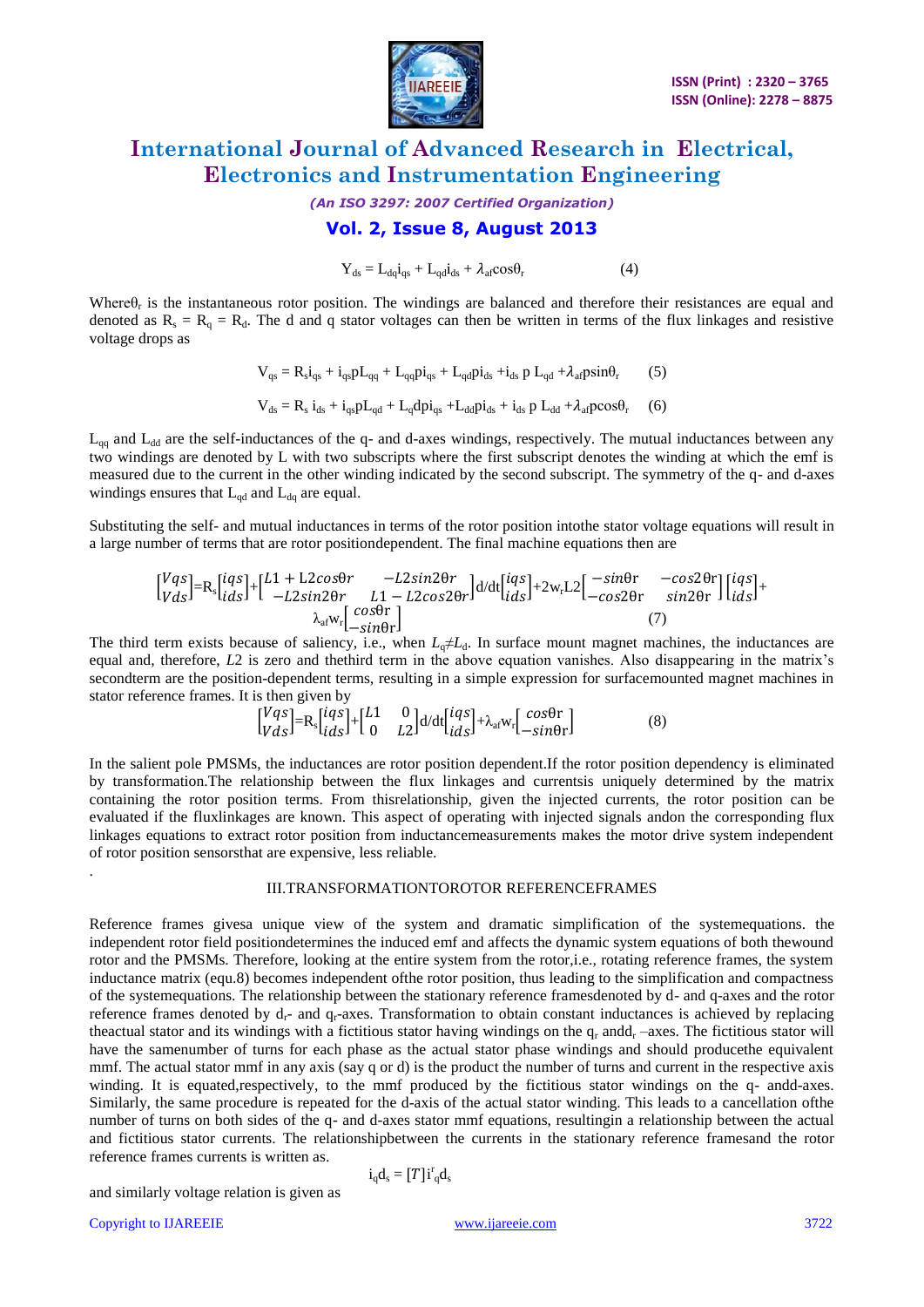

*(An ISO 3297: 2007 Certified Organization)*

#### **Vol. 2, Issue 8, August 2013**

$$
v_q d_s = [T] v^r_q d_s
$$

Where T is transition matrix

 $T^t = \begin{bmatrix} cos\theta r & sin\theta r \\ sin\theta r & cos\theta r \end{bmatrix}$  $-\sin\theta r$   $\cos\theta r$ 

The PMSMmodel in rotor reference frames is obtained as

 $\begin{bmatrix} Vqs \\ Vl \end{bmatrix}$  $[Vqs] = \begin{bmatrix} Rs + Lqp & wrLd \\ -wrLq & Rs + Ld \end{bmatrix}$ − +  $\begin{bmatrix} iqs \\ ids \end{bmatrix} + \begin{bmatrix} wr\lambda af \\ 0 \end{bmatrix}$ 0 (9)

Wherew<sub>r</sub> is the rotor speed in electrical radians per second. This equation is ina form where the voltage vector is equal to the product of the impedance matrixand the current vector, with an additional component due to the motional emf of the rotor flux linkages.

#### **IV.ELECTROMAGNETIC TORQUE**

The electromagnetic torque is the most important output variable that determines themechanical dynamics of the machine such as the rotor position and speed. It is derived fromthe machine matrix equation (above) by looking at the input power and its various componentssuch as resistive losses, mechanical power, and the rate of change of storedmagnetic energy. Hence, the outputpower is the difference between the input power and the resistive losses in a steady state.The dynamic equations of the PMSM can be written as  $V=[R]$  i+[L]pi+[G]w<sub>r</sub>i  $(10)$ 

By premultiplyingEqu.(10) by the transpose of the current vector, the instantaneous input power is

$$
P_i = i^t V = i^t [R] i + i^t [L] pi + i^t [G] w_r i
$$

Where

[*R*] matrix consists of resistive elements

[*L*] matrix consists of the coefficients of the derivative operator *p*

[*G*] matrix has elements that are the coefficients of the electrical rotor speed, $\theta_r$ 

The term i<sup>t</sup>[R] I gives stator and rotor resistive losses. The term i<sup>t</sup>[L] pidenotes the

rate of change of stored magnetic energy. The air gap power, is given by the term  $i^{t}[G]w_{r}$  From the fundamentals, it is known that the air gap power has to be associated with the rotorspeed. The air gap power is the product of the mechanical rotor speed and air gapor electromagnetic torque. Hence, the air gap torque, *T*e, is derived from the termsinvolving the rotor speed,  $w_m$ , in mechanical rad/s, as

$$
w_m T_e = P_a = i^t [G] i x w_r = i^t [G] i [P/2] w_m
$$
\n(12)

wherePis the number of poles.

Cancelling speed on both sides of the equation leadsto an electromagnetic torque that is

 $T_e = (P/2) i^t [G] i$  (13)

Substituting [*G*] in Equ.(13) with the observation from Equ.(9), the electromagnetic torque is obtained as  $T_e = (3/2)(P/2)[y_{af} + (L_d - L_q)i_{df}^{\dagger}]i_{qr}^{\dagger}$  (N.m) (14)

#### III. IMPLEMENTING MODELED EUATIONSBYSIMULINK

 $(11)$ 

Three pahse supply of Vrms=220V, f=50 Hz is provided as supply. Using Parks Transformation three phase is transformed into two pahse for ease of modelling. Parks Transformation give Direct axis(d), Quadrature axis(d) and zero-sequence currents. Zero sequence currents are terminated.

*A. Current Subsystem:*

The stator currents  $i_a$ ,  $i_d$  are derived by state space model and these are represented in the subsystems as shown in the fig 2.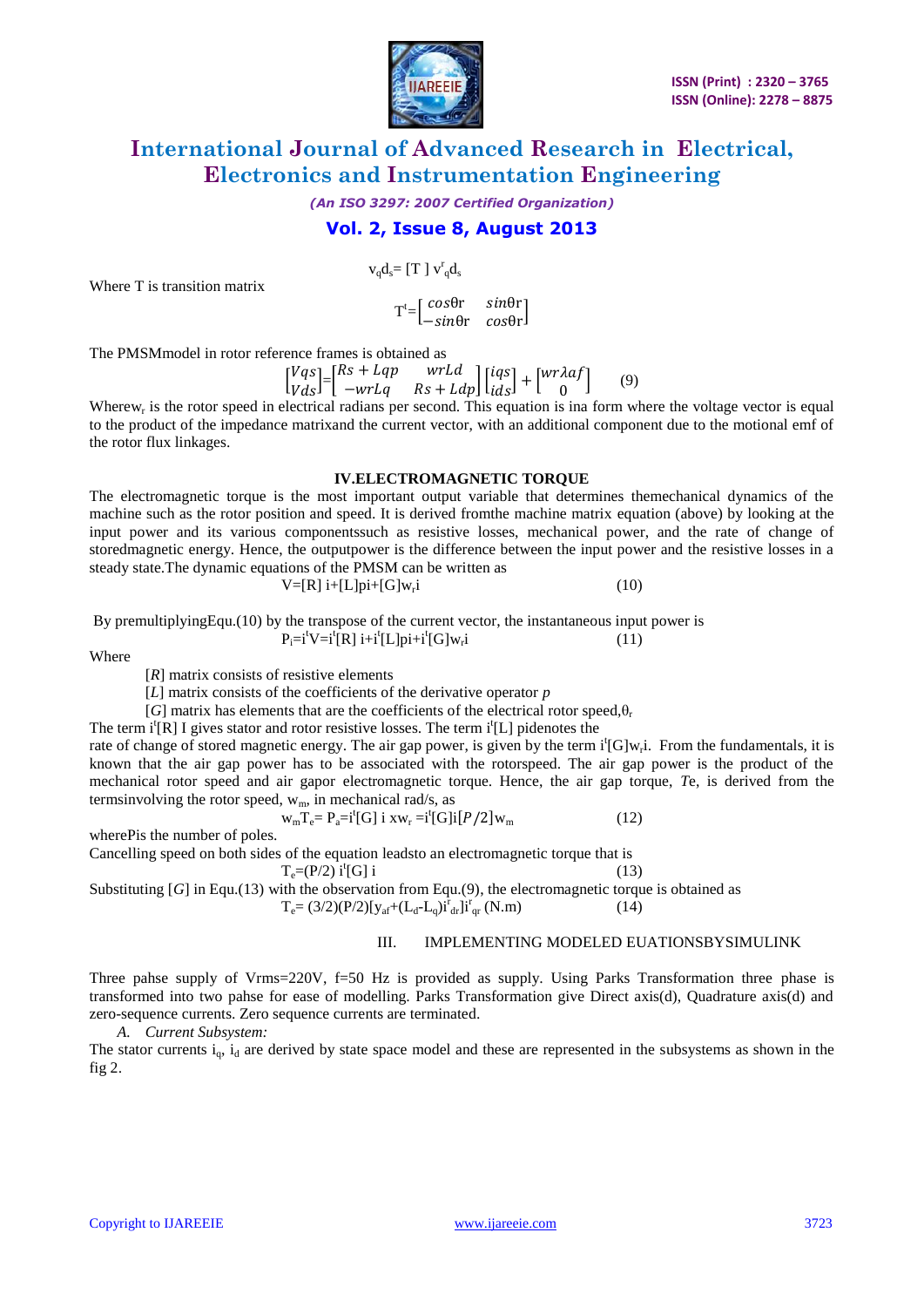

*(An ISO 3297: 2007 Certified Organization)* **Vol. 2, Issue 8, August 2013**



Figure 2. Current equations Block

B. *Torque Sub model :*The electromagnetic equation that is derived equ(14) is implemented in the subsystem as shown in fig 3.



Figure 3.ElectromagneticTorque Block

*C. Speed Sub model:*

The electromagnetic torque of motor is given by  $T_e = Tl + Bw_m + Jpw_m$  (15)

Where B - Friction coefficient,

- J Inertia of motor,
- p Derivative

And from above equation speed  $(w_m)$  is found as  $w_m = (T_e - T_1 - Bw_m)^* 1/J$  (16)

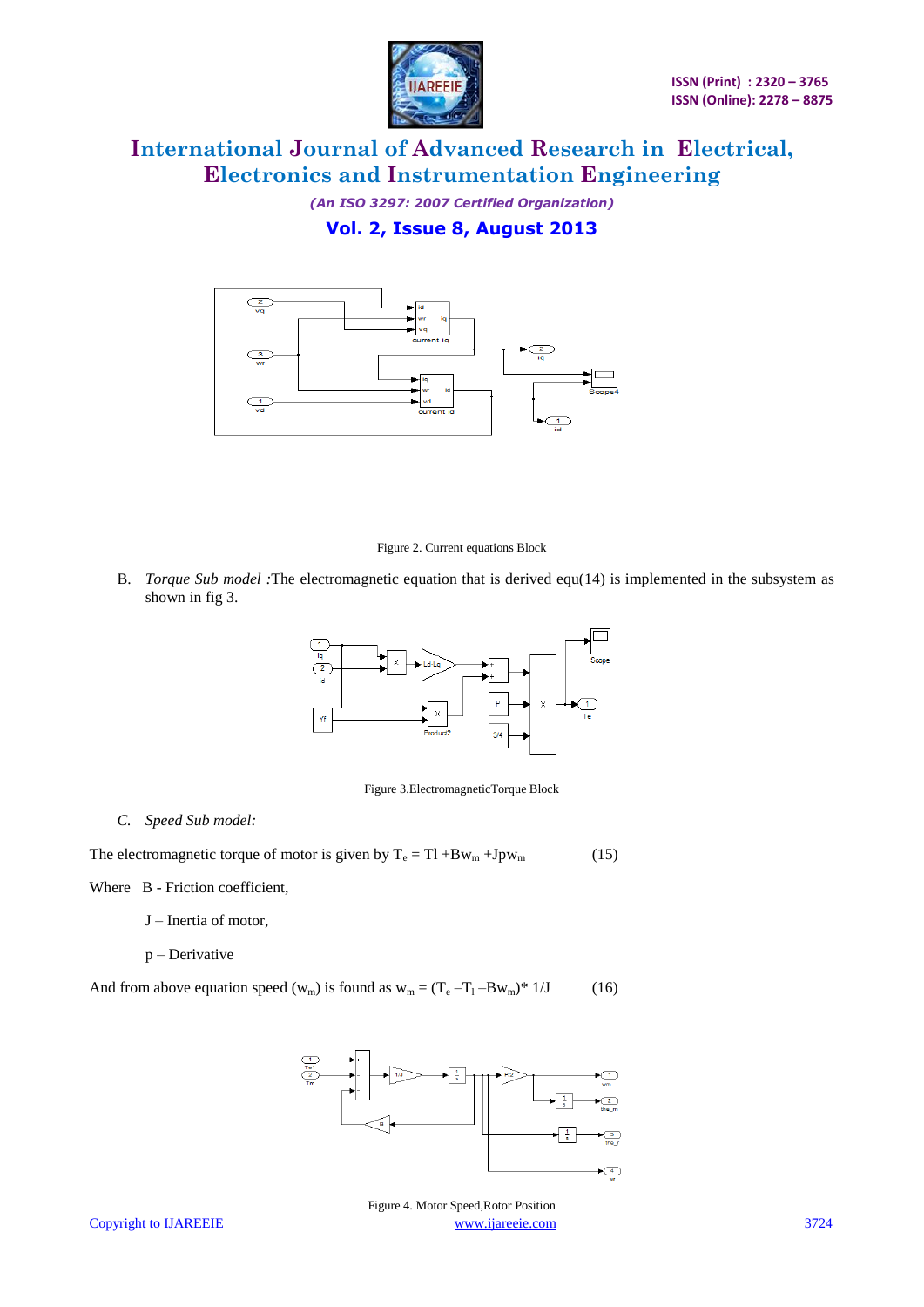

*(An ISO 3297: 2007 Certified Organization)* **Vol. 2, Issue 8, August 2013**



Figure 5.Simulink model of PERMANENT MAGNET SYNCHRONOUS MOTOR

#### IV. SIMULATION RSULTS

The motor simulation is carried out for with values Stator Resistance Rs= 1.2 B = 4.6752e-5 kg/m^2, J = 2.0095e-5 Nm s, Stator Resistance = 2.0357, Direct axis Inductance(L<sub>d</sub>) = 7.8e-3 H, Quadrature axis Inductance(L<sub>q</sub>) = 7.8e-3 H, flux –  $0.154$  V s, Poles=4, Vrms=  $220v$ 



Figure 6. Motor speed( $w_m$ ), Electromagnetic Torque( $T_e$ ), Quadrature &Direct axis currents, Rotor postions